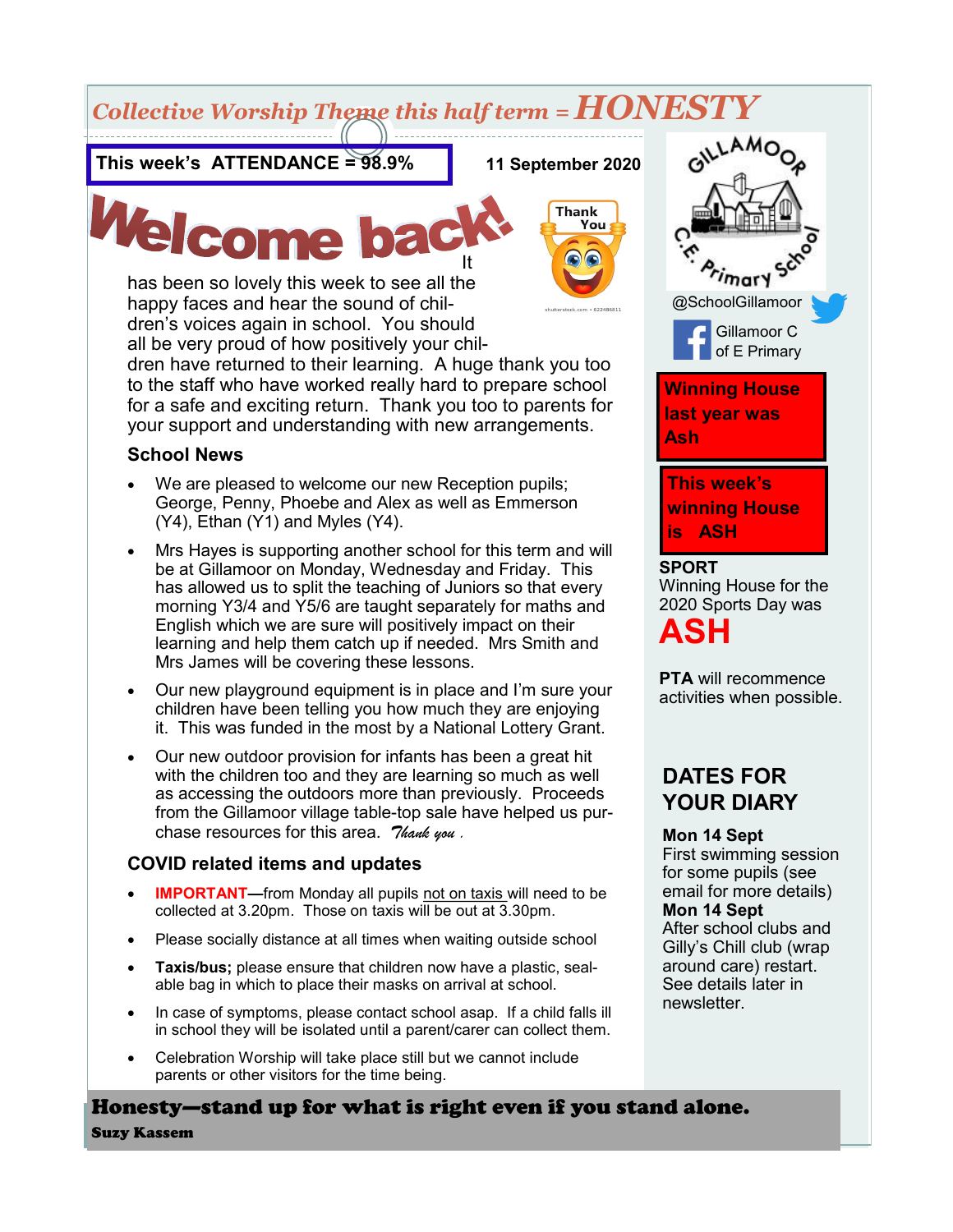# **Data Collection Sheets**

All pupils have brought home an envelope with all the forms that need complet**ling. Please ensure these are returned by MONDAY 14 SEPTEMBER so** school has your up-to-date details**.**

# **School Lunches**

The new menu sheets have been sent home with the choices form for completion and return to school. County Caterers have increased their charges to **I** school. We have absorbed some of this cost but will need to increase the price  $\mathbf{I}$ I of a school lunch to £2.55 per day.

### **TAXI from Kirkbymoorside**

The Kirkbymoorside taxi will be £1.20 per day from September.

# **School Uniform**

The children are looking very smart thank you. Please do ensure that your child's uniform adheres to the uniform list that was sent out in July. Smart appearance leads to smart minds and learning.

# **School Bags**

**NO** rucksacks please—they are too big and do not comply with the COVID guidance I limiting the amount of additional things brought into school; some are bigger than the child carrying them!

Children only need to bring;

- a Lunch box/bag if not having a school lunch
- their reading book and record book or planner.
- PE kit in drawstring bag (these hang well on the pegs and do not take up as much space) We will send these home on a Friday to be washed ready to return on Monday
- Swimming kit on a Monday if taking part.

If additional bags are needed for sleepovers etc. then we can accommodate these elsewhere for the day.

### **Planners, reading record books and homework**

- The children in KS2 (Juniors) have a new planner each which we have spent time designing the content of and will be using daily for communication between school  $\blacksquare$ and home. Children in Y2/Y1/Rec (Infants) have a Record Book which will be used | in the same way. Please look at these with your children daily and record reading, check on homework and to see if there are any notes for you. You can also use these to write notes to the class teachers.
- These need to be in school EVERY day.
- Homework;

*Juniors* - **Friday;** spellings (test following Friday) and maths (to be in on Tuesday)

*Infants* - **Monday** - new reading book to go home (weekly changes due to COVID but will enhance fluency, please read and re-read in different ways, share and discuss)

**Friday;** spellings (test following Friday)

## **Staff Training**

Dept of Health testing kit training.

#### **School Lunches**

Week beginning 14 September is menu week 2



## THUNK of the week

#### **Which is more important, being right or being nice?**

(A thunk is a question that makes you think; it may or may not have a correct answer but gets the brain cells working!)

Thunks are great for family debates!